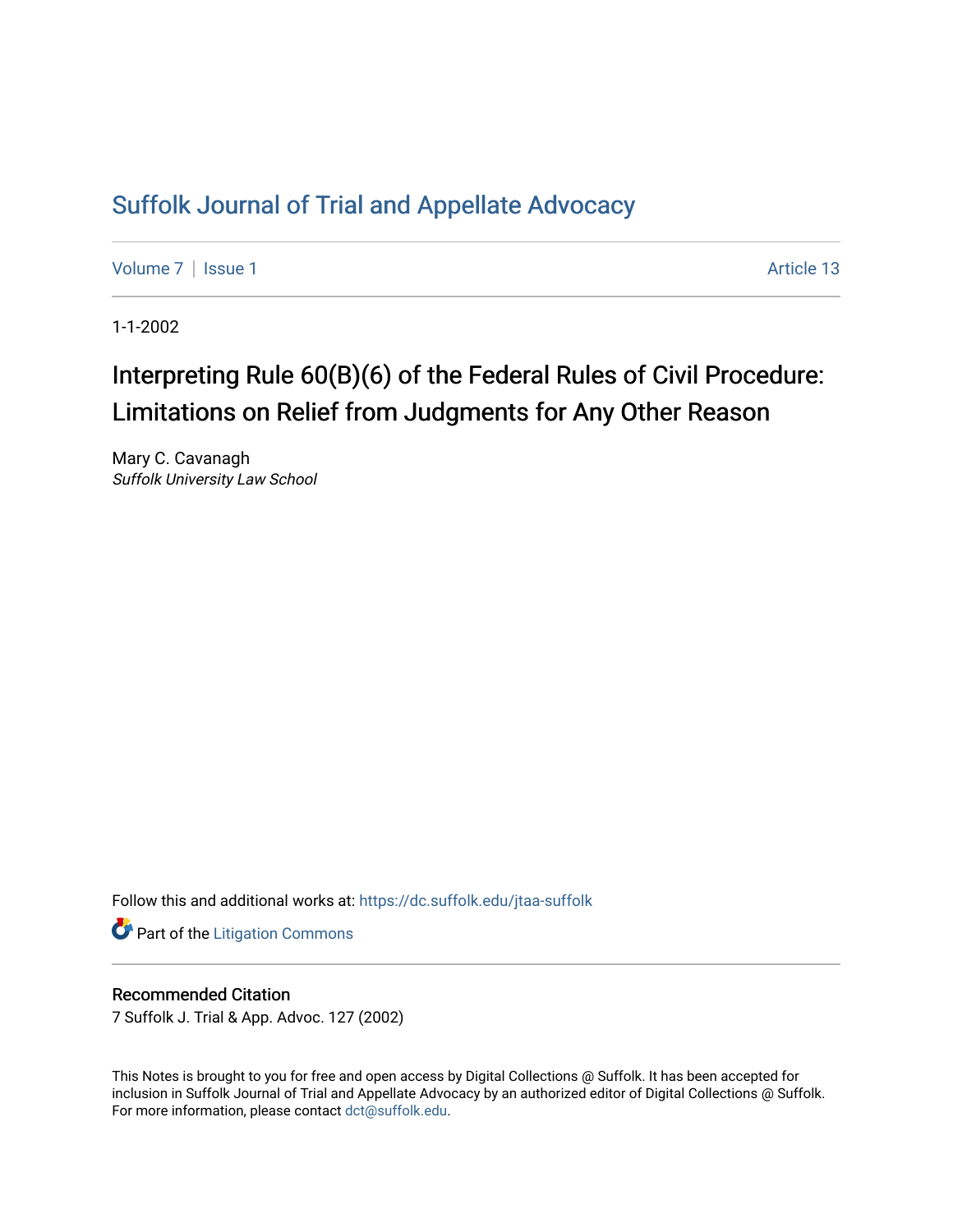### **INTERPRETING RULE 60(B)(6) OF THE FEDERAL RULES OF CIVIL PROCEDURE': LIMITATIONS ON RELIEF FROM JUDGMENTS FOR "ANY OTHER REASON"**

#### **I. INTRODUCTION**

Rule **60** of the Federal Rules of Civil Procedure attempts to strike a balance between the competing interests of finality of judgments and practical justice.2 This Note explores how the rule has been construed **by** the United States Supreme Court and the First Circuit. Specifically, this Note examines the Rule's "any other reason" clause.<sup>3</sup> This Note attempts to define the limits on the reservation of equitable discretion in the

Relief from Judgment or Order

**(b)** Mistakes; Inadvertence; Excusable Neglect; Newly Discovered Evidence; Fraud, Etc. On motion and upon such terms as are just the court may relieve a party or a party's legal representative from a final judgment, order, or proceeding for the following reasons: **(1)** mistake, inadvertence, surprise, or excusable neglect; (2) newly discovered evidence which **by** due diligence could not have been discovered in time to move for a new trial under Rule **59(b); (3)** fraud (whether heretofore denominated intrinsic or extrinsic), misrepresentation, or other misconduct of an adverse party; (4) the judgment is void; **(5)** the judgment has been satisfied, released, or discharged, or a prior judgment upon which it is based has been reversed or otherwise vacated, or it is no longer equitable that the judgment should have prospective application; or **(6)** any other reason justifying relief from operation of the judgment. The motion shall be made within a reasonable time and for reasons **(1),** (2), and **(3)** not more than one year after the judgment, order, or proceeding was entered or taken. **A** motion under this subdivision **(b)** does not effect the finality of a judgment or suspend its operation. This rule does not limit the power of a court to entertain an independent action to relieve a party from a judgment, order, or proceeding, or to grant relief to a defendant not actually personally notified as provided in Title **28, U.S.C.,** Sec **1655,** or to set aside a judgment for fraud upon the court. Writs of coram nobis, coram vobis, audit querela, and bills of review and bills in the nature of a bill of review, are abolished, and the procedure for obtaining any relief from a judgment shall be **by** motion as prescribed in these rules or **by** an independent action. *Id.*

*<sup>3</sup>See id.* Rule **60(b)(6)** provides in pertinent part: **"(6)** any other reason justifying relief from operation of the judgment" *Id.*

**<sup>1</sup>** FED. R. Civ. P. **60(b)(6).**

<sup>2</sup>**FED.** R. Civ. P. **60(b).** Rule **60(b)** provides: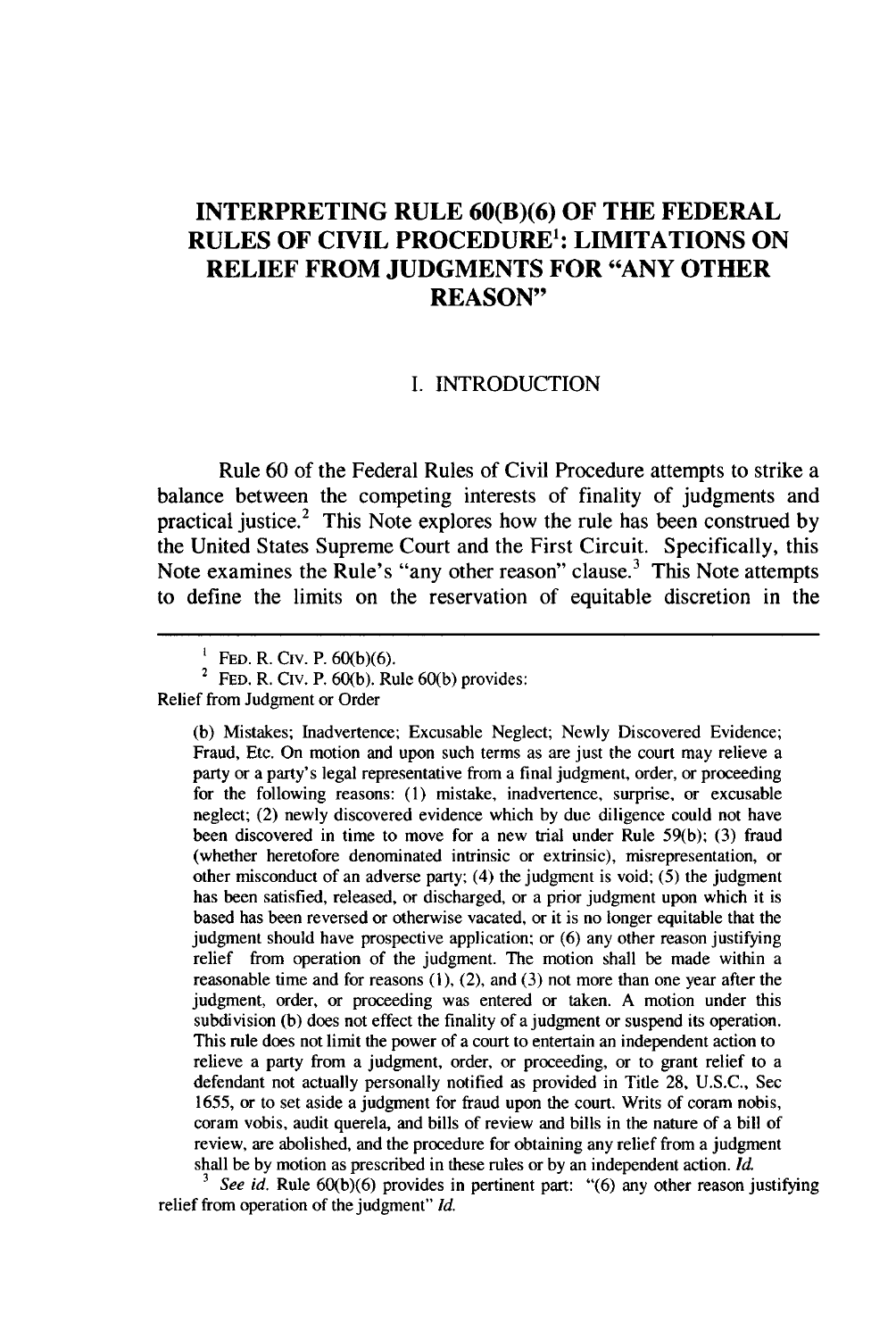reviewing court, and to discern definitive standards that courts use when deciding whether or not to exercise their discretionary power under the clause.<sup>4</sup> Part I traces the history of the clause from its amendment in 1948, through its interpretation in several Supreme Court cases.<sup>5</sup> Part II examines how the First Circuit interprets the "extraordinary circumstances," "reasonable time limit," and "any other reason" clauses of the Rule.<sup>6</sup> Part III compares the First Circuit's interpretation of the Rule with the established Supreme Court standards and concludes with a list of the standards and a discussion of the limitations on the court's reservation of equitable powers.

#### II. HISTORY

Rule 60 was amended in 1948 to include Rule  $60(b)(6)$ .<sup>7</sup> Congress enacted the amendment to abolish the federal courts use of common law writs that had previously been grounds for relief from final judgments.<sup>8</sup> The legislative intent was to codify specific grounds for relief from judgments, while reserving some equitable power in the court to do "practical justice."<sup>9</sup> Afterward, Rule  $60(b)(6)$  was referred to as a "savings" or "catch-all" clause.<sup>10</sup>

Immediately following the drafting of Rule 60 (b)(6), legal scholars expressed concern over the "grand reservoir of equitable power" the clause afforded to the reviewing courts.<sup>11</sup> Since the amendment, the Supreme Court has developed several standards in its use of  $60(b)(6)$ , helping to further define limits on the loosely-drafted clause.<sup>12</sup> In two cases involving denaturalization proceedings with similar factual situations, *Klapprott v. United States1<sup>3</sup>*and *Ackermann v. United States,* 14 the Court made several distinctions about when a Rule  $60(b)(6)$  motion is applicable.<sup>15</sup>

**1** *See* JAMES WM. MOORE **ET.** AL., MooREs's FEDERAL PRACTICE § 60.27 (2000). *See generally* Note 61 Yale L.J. 77,81 (1952); Scott A. Weathers, *The "Savings" Clause of Trial Rule 60(B): Muddy Waters?,* 21 IND L.J. 73, 75 (1988)(discussing Indiana state court's court use of discretion led to inconsistent precedent); Comment, *Temporal Aspects of the Finality of Judgments-The Significance of Federal Rule 60(b),* 17 U of Chi. L. Rev 664, 672-673 (analyzing Supreme Court's broad use of discretion in *Klapprott* decision).

See FED. R. CIV. P. 60(b)(6). The Rule states in pertinent part: "(6) any other reason justifying relief from operation of the judgment." *Id.*

 $rac{4}{5}$  *See id.* 

**<sup>5</sup>***See* infra notes 8-28.

<sup>6</sup>*See* infra notes 33-79.

<sup>&</sup>lt;sup>7</sup> See U.S.C.S. FED. R. Civ. P. 60 (b) (2000) (explaining history of amendments).

**<sup>8</sup>** *See id.*

**<sup>9</sup>** *See id*

**<sup>10</sup>***See* Note, *Federal Rule 60(b): Relief from Civil Judgments,* 61YALE L.J. 77,81 (1952)(explaining how 60(b)(6) provided way for courts to circumvent time limitations in 60(b) (1-5)).

**<sup>13</sup>** 69 **S.** Ct. 384 (1949).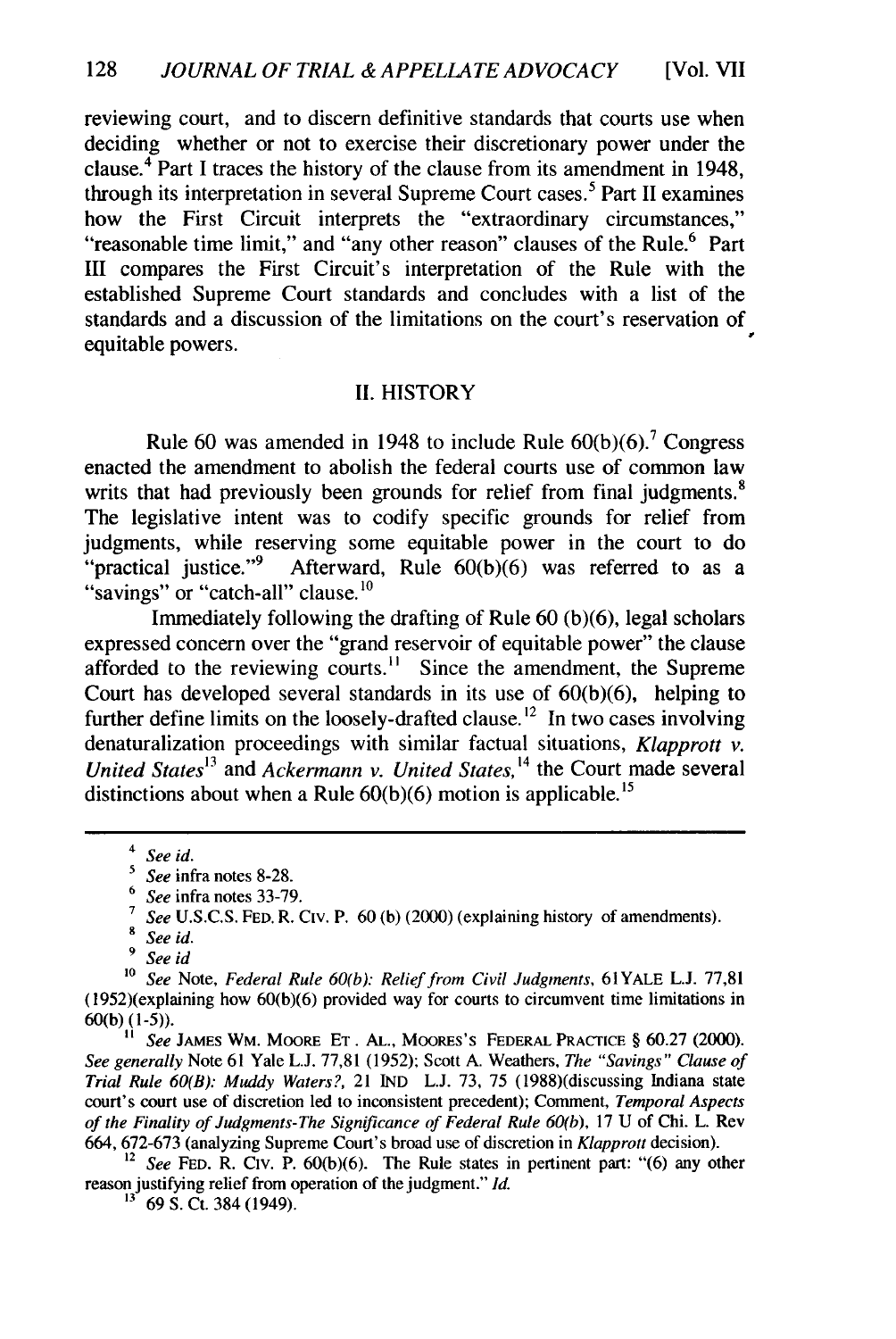#### *LIMITATIONS ON RELIEF FROM JUDGMENT* 2002]

In *Klapprott,* a naturalized citizen was deprived of his citizenship through a default proceeding.16 A divided court vacated the default judgment, holding that the facts in the case constituted extraordinary circumstances, which brought the motion within the "any other reason" clause of Rule  $60(b)(6)$ .<sup>17</sup>

When confronted with a similar situation in *Ackermann,* the Court came to a different conclusion.<sup>18</sup> The petitioner, a naturalized citizen, lost his citizenship through a default proceeding.<sup>19</sup> In *Ackermann*, the petitioner did not seek an appeal within the statute of limitations period, as was suggested to him by an Immigration and Naturalization Services ("INS") agent.<sup>20</sup> Based upon these facts, the Supreme Court held that the default judgment could not be vacated because there was no showing of "extraordinary circumstances," and therefore, the judgment fell outside the realm of *Klapprott.2<sup>1</sup>*

In cases following the *Ackermann* decision, the Court set out more restrictions on the use of a  $60(b)(6)$  motion for relief from judgment.<sup>22</sup> In *Liljeberg v. Health Serv. Acquisition Corp. ,23* the Court vacated a lower court decision holding in which the judge refused to disqualify himself in

*<sup>17</sup>Id.* at 389-390. Justice Black's majority opinion classifies the petitioner's situation as one of extraordinary circumstances. *Id.* Petitioner moved after the one-year time limitation for the other grounds of Rule 60. *Id.* The Court explained that he was no more able to defend hi nself than he would have been had he never received notice of the charges because he was ill, imprisoned, and destitute. *Id.* Therefore, his inability to defend himself against the denaturalization proceeding is not mere neglect, but an extraordinary situation in which the use of the Rule is warranted. *Id.*

*<sup>18</sup>See Ackermann,* 71 **S** Ct. at 209 (denying motion to vacate judgment because no extraordinary circumstances).

<sup>19</sup> *Id.* at 210. The petitioner lost his citizenship and did not appeal the order because he had no money or property other than a home worth \$2,500. *Id.*

<sup>20</sup> *Id.* The petitioners were in the custody of INS agent W.F. Kelly, in whom they had great confidence. *Id.* Kelly advised the petitioners not to put up their home to pay for an appeal, and they followed his advice rather than the advice of their lawyer. *Id.*

*Id.* at 213. The Court distinguished the petitioner in *Klapprott* from the petitioner in Ackermann for several reasons: "no choice and choice; imprisonment and freedom of action; no trial and trial; no counsel and counsel; no chance for negligence and inexcusable negligence." *Id.*

<sup>22</sup>*See* Liljeberg v. Health Serv. Acquisition Corp., 486 U.S. 847, 868 1988) (holding 60(b)(6) mutually exclusive from other 60(b) provisions); Pioneer Inv. Serv. Co. v. Brunswick Assoc. Ltd. P'ship et al., 507 U.S. 380, 393 (1993) (suggesting relief under 60(b)(6) granted upon showing of faultlessness of moving party).

<sup>23</sup>486 U.S. 847 (1988).

<sup>14</sup> 71 S. Ct 209 (1950).

<sup>&</sup>lt;sup>15</sup> *See* Klapprott v. United States , 69 S. Ct. 384, 390 (vacating default judgment upon finding of extraordinary circumstances justifying relief under 60 (b)(6)); *Ackermann,* 71 **S.** Ct. 209, 213 (denying 60(b)(6) motion to vacate judgment based on lack of showing of extraordinary circumstances).

**<sup>16</sup>***Klapprott,* 69 **S.** Ct. at 390.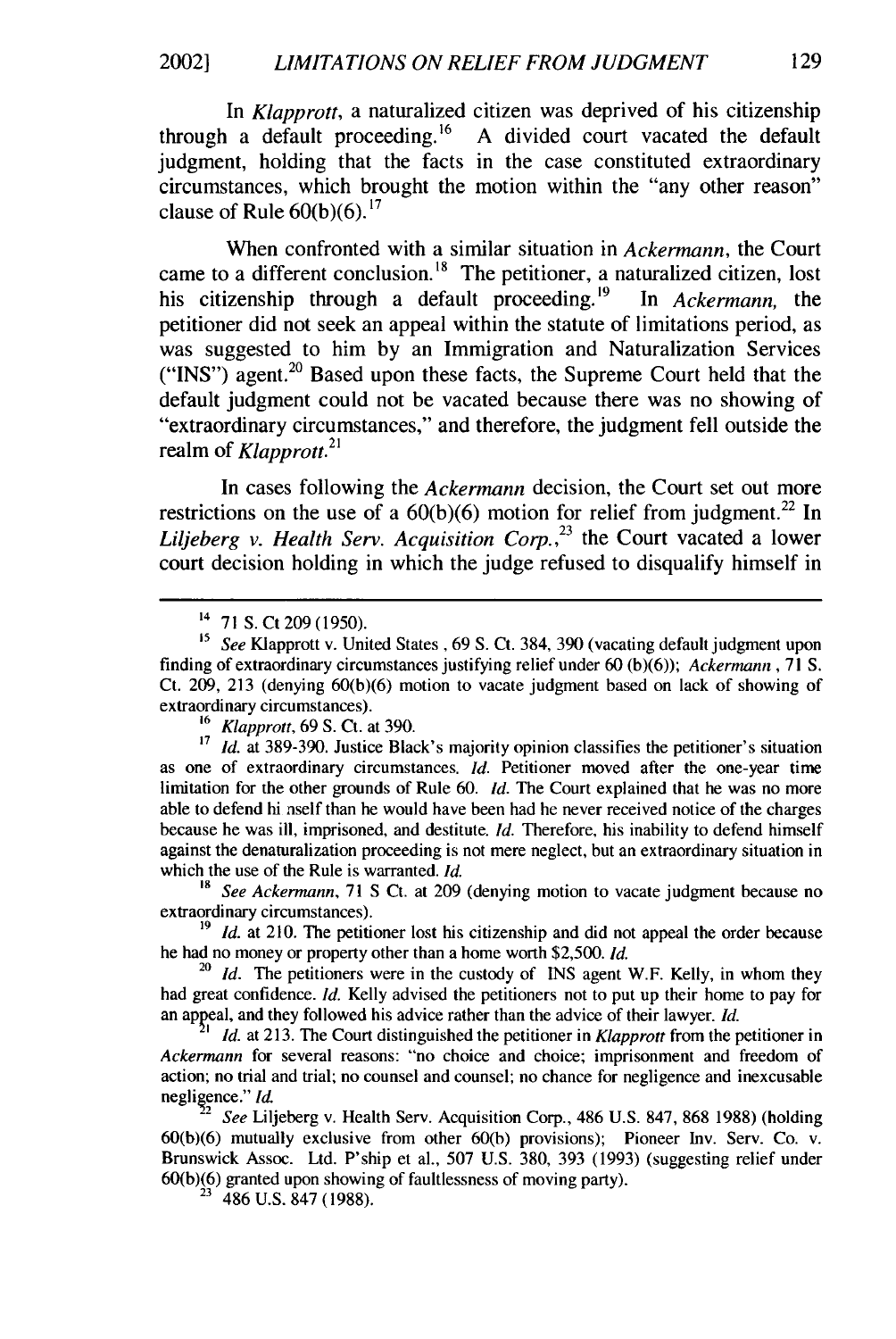violation of 28 U.S.C.A.  $455(a)^{24}$  In deciding if vacatur was the appropriate remedy, the Court considered three factors: the risks of injustice to the parties, whether the denial of relief will produce injustice in other cases, and whether the public's confidence in the judicial process would be undermined.<sup>25</sup> The Court also explained that the six provisions in Rule 60(b) are mutually exclusive and that 60(b)(6) cannot be used to avoid the Rule's one year time limitation.<sup>26</sup>

In *Pioneer Inv. Serv. Co. v. Brunswick Assoc.*<sup>27</sup> the Court construed a bankruptcy rule's neglect provision, and commented on the type of extraordinary circumstances that would justify relief under Rule  $60(b)(6)$ .<sup>28</sup> According to the Court, in order to get the benefits of Rule  $60(b)(6)$ , a party must be faultless in the delay of not moving under another applicable provision of the rule. $^{29}$ 

In *Link v. Wabash,3°* the Supreme Court suggested relief under 60(b)(6) might be available in a case of attorney misconduct.<sup>31</sup> *Link* involved an attorney who missed a pre-trial conference.<sup>32</sup> The district court judge dismissed the action because of the lawyer's failure to appear.<sup>33</sup> The court of appeals affirmed and the Supreme Court upheld the lower court's exercise of its discretionary power pursuant to Rule 41(b) of the Federal Rules of Civil Procedure.<sup>34</sup> The Court reasoned that the lack of notice given to the client was of less consequence because of the availability of a corrective remedy under Rule  $60(b)$ .<sup>35</sup> Although the Court did not analyze the case under Rule 60(b), the decision suggested a client wronged by an attorney may have a remedy under the rule. $36$ 

#### III. FIRST CIRCUIT APPLICATION OF RULE 60 (B)(6)

An examination of Rule 60 (b)(6) motions in the First Circuit reveals several different factual instances where the courts have exercised

<sup>30</sup> 370 U.S. 626 (1962).

*See id.* at 632. (noting petitioner never used "escape hatch" of Rule 60(b)).

<sup>32</sup>*Id.* at 628.

**<sup>33</sup>***Id.* at 629.

<sup>34</sup>*Id.* at 630-632.

**<sup>35</sup>***Id.* at 632. Although the petitioner in this case did not avail himself of the "escape hatch" 60(b) remedy, the Court suggested his circumstances might be appropriate for relief under the rule. *Id.*

<sup>36</sup>*See id.*

 $24$  Liljeberg, 486 U.S. at 868.

<sup>&</sup>lt;sup>25</sup> *Id.* at 864.

<sup>26</sup>*Id.* at 864.

 $27\,$  507 U.S. 380 (1993).

 $28$  Pioneer Inv. Serv. Co. v. Brunswick Assoc. Ltd. P'ship et al., 507 U.S. 380, 394. *Id.* at 394.

<sup>&</sup>lt;sup>29</sup> See id. (explaining excusable neglect in 60(b)(1) mutually exclusive from grounds for 60(b)(6) relief).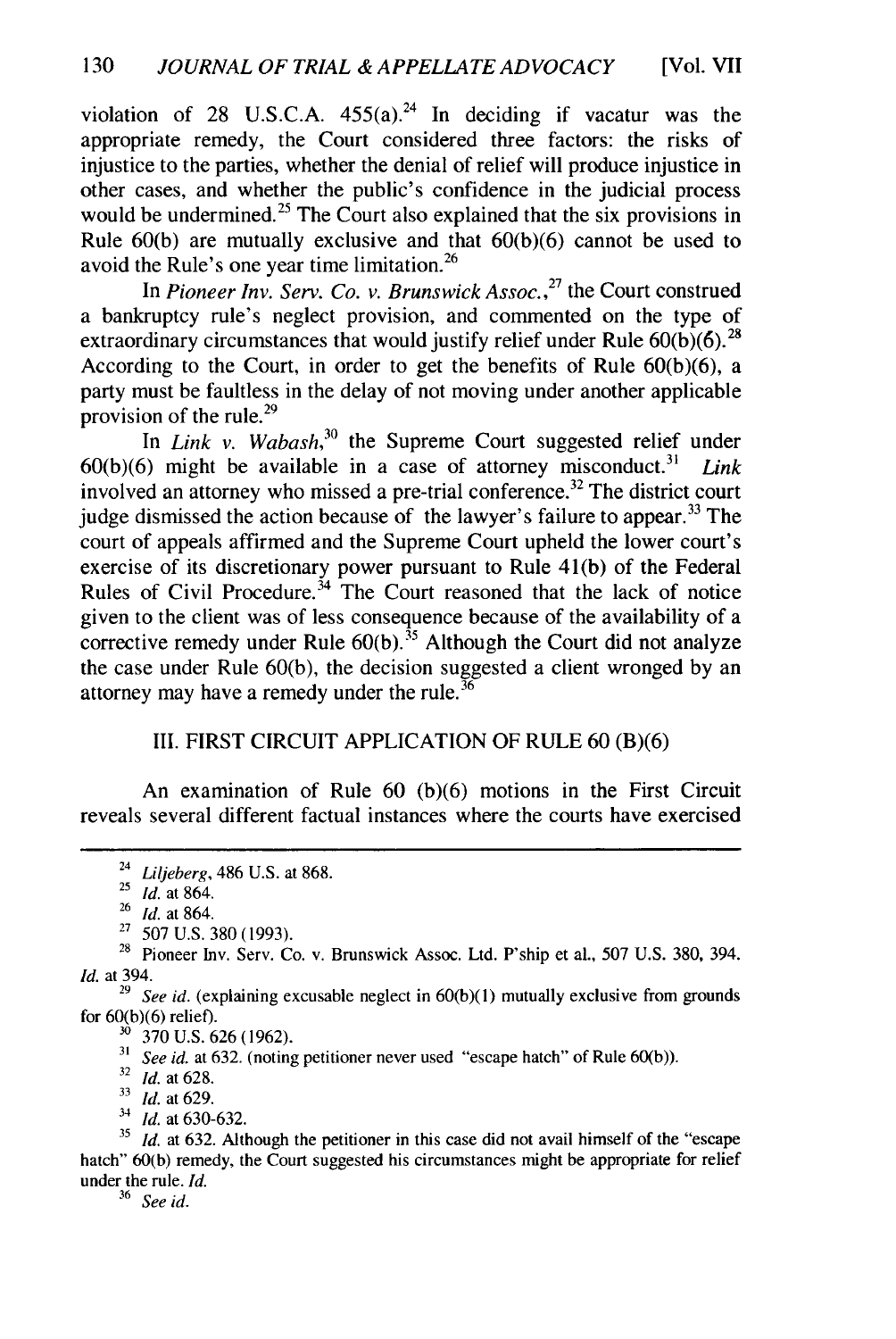their discretion and granted equitable relief.<sup>37</sup> The main criteria used to evaluate motions made pursuant to  $60(b)(6)$  are set out clearly by the First Circuit Court of Appeals.<sup>38</sup> These general criteria are: the timeliness of the request, the existence of exceptional circumstances justifying extraordinary relief, the absence of unfair prejudice to the opposing party, and reason to believe that vacating the judgment will not be an empty exercise.<sup>39</sup>

#### A. Grounds for Denial of Relief

The two most frequently cited reasons for denying 60(b)(6) motions are the timeliness and extraordinary circumstances elements of the four part criteria.<sup>40</sup> The First Circuit also adheres to the requirement that Rule  $60(b)(6)$  cannot be used to substitute for an appeal, or to avoid the strict one year time limits of the rule.<sup>41</sup> The Circuit has denied motions under

**<sup>38</sup>***See* Teamsters et.al. v. Superline Trans. Co., 953 F.2d 17, 19-20 (1st Cir. 1992) (outlining three criteria and adding fourth "empty exercise" element).

**<sup>39</sup>***Id.* at 20.

*See Gonzalez*, 918 F.2d at 306 (denying 60(b)(3) relief due to late filing and no extraordinary circumstances under 60(b)(6)); *Martins,* 178 F.R.D. at 7 (denying appeal brought one year and a half after final decision); *Ahned,* 118 F.3d at 891(upholding denial

**<sup>37</sup>***See* Rivera et al v. Puerto Rico Tel. Co., 921 F.2d 393, 395 (1st Cir. 1990) (justifying district court use of  $60(b)(6)$  discretion to clarify conflicting court orders); United States v. Baus, 834 F.2d 1114, 1124 (1st Cir. 1987) (reversing district court after finding 60(b)(6) extraordinary circumstances consisting of material breach of settlement agreement); Marderosian v. Town of Spencer, 170 F.R.D. 335, 342 (D. Mass 1997) (granting relief upon finding of conflict of interest and no actual prejudice to opposing side); United States v. Belanger, 598 F.Supp 598, 601 (D. Me. 1984) (granting relief from judgment where court reversed rule after judgment and prior to appeal expiration); Castro et.al. v. Beecher, 522 F. Supp 873, 876 (D. Mass 1981) (modifying consent decree through invocation of inherent equitable powers under 60(b)(6)); King v. Mordowanec, 46 F.R.D. 474, 479 (D.R.I. 1969) (granting relief from dismissal where plaintiff unaware of attorney's gross neglect).

*<sup>40</sup>See* Ahmed v. Rosenblatt, 118 F.3d 886, 891 (1st Cir. 1997) (denying relief upon no showing of exceptional circumstances); Cotto v. United States, 993 F.2d 274, 280 (1st Cir. 1993) (noting reliance on government official does not present extraordinary circumstance especially with no timely appeal); Ojeda-Toro v. Rivera-Mendez et al, 853 F.2d 25, 30-31 (1st Cir. 1988) (holding decision not to appeal bars relief under 60(b)(6) within inadequate legal representation claim); Scola v. Boat Frances, 618 F.2d 147, 154- 155 (1 st Cir. 1980) (holding clerk's miscomputation of prejudgment interest not exceptional circumstance within ambit of clause); Martins v. Charles Hayden Goodwill Inn Sch., 178 F.R.D. 4, 7 (D. Mass 1997) (denying relief where same factual claim brought under  $60(b)(6)$  time-barred within  $60(b)(3)$ ; United States v. 59.88 Acres of Land, 734 F.Supp. 555, 559 (D. Mass 1990)(holding six- year delay in moving for relief not reasonable time within 60(b)(6)); Cutler v. Lewiston Daily Sun, 103 F.R.D. 172, 174 (D. Me 1984) (vacating on alternate grounds while noting plaintiffs lack of compliance with local rule not extraordinary circumstance); Brown v. Clark Equip. Co., 96 F.R.D. 166, 173 (D. Me. 1982) (denying relief because of failure to appeal, mere change in decisional law not exceptional circumstance).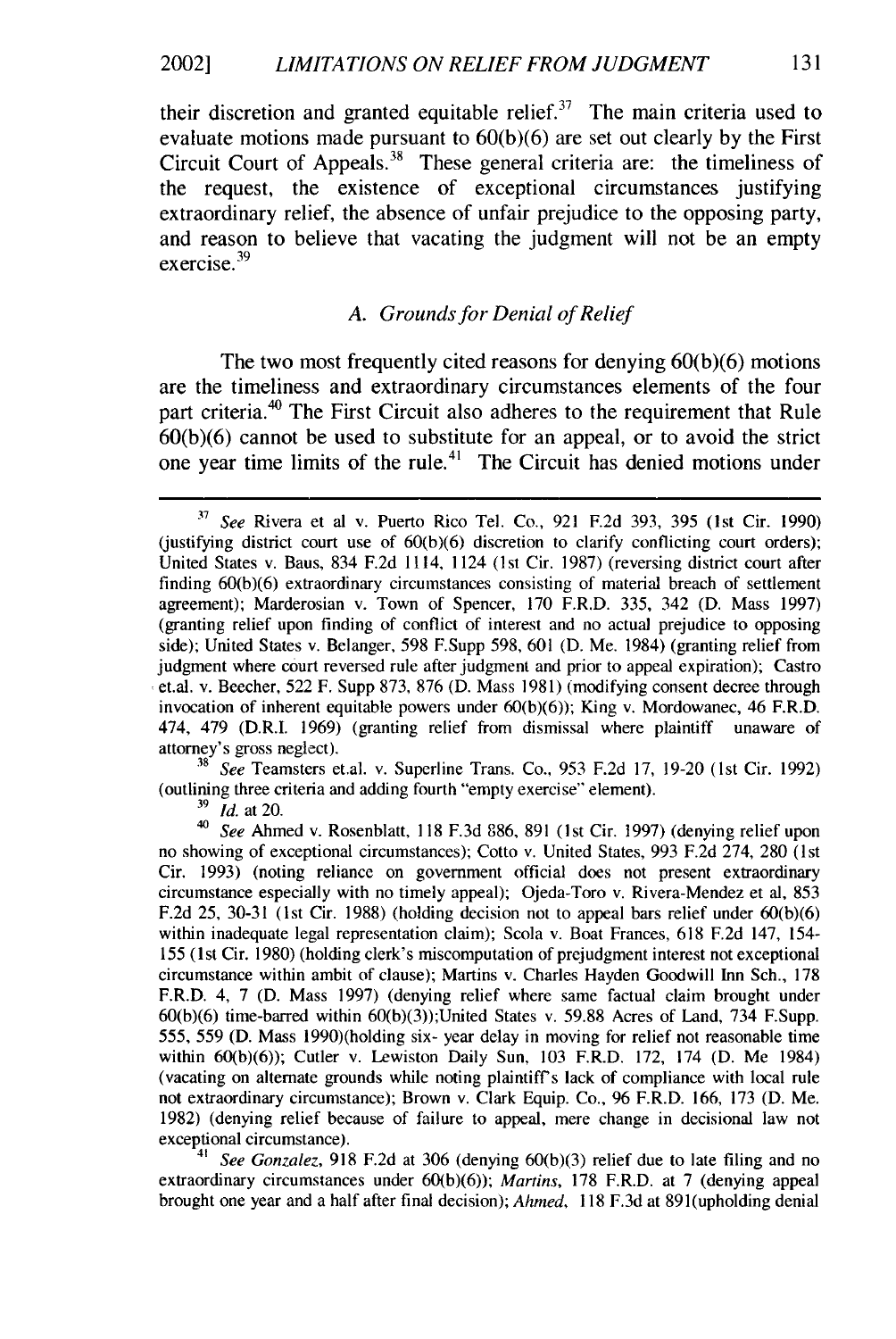the "empty exercise" element.<sup>42</sup> Further, the Appeals Court upheld a district court's denial of a rule 60(b)(6) motion where the district court did not issue an opinion.<sup>43</sup> These decisions demonstrate a petitioner must offer additional 60(b)(6) reasons for relief besides a need for more time, merely adding a 60(b)(6) motion to another Rule 60 ground will not be sufficient.<sup>44</sup>

#### B. Changes of Law

There are several conflicting decisions dealing with changes in law.<sup>45</sup> Two cases in the district court of Maine are illustrative of the subtle distinctions that lead to relief or denial. <sup>46</sup>

In *Brown v. Clark Equip. Co.*<sup>47</sup>, the Maine district court denied a  $60(b)(6)$  motion.<sup>48</sup> While acknowledging that the Supreme Court had not directly determined Rule 60(b)(6) relief in a change of law situation, the court relied on a tenth circuit decision in denying the relief.<sup> $49$ </sup> The plaintiffs in *Brown* requested relief from judgment because Maine abolished its privity requirement eight months after they lost summary judgment due to lack of privity.<sup>50</sup> The court relied on the plaintiff's choice to proceed in federal forum as grounds for denying the availability of relief in state court.<sup>51</sup> If the plaintiff had been forced to proceed in federal court, the

<sup>43</sup> See Lepore, 792 F.2d at 272 (denying motion dealing with newly discovered evidence under  $60(b)(2)$  and  $60(b)(6)$ .

- **'0** *Id.* at 167.
- **"'** *Id.* at 172.

of pro se 60(b)(6) motion due to no meritorious claim or extraordinary circumstances); *Lepore v. Vidockler et al,* 792 F.2d at 275 (1st Cir. 1986) (denying relief where no additional reasons other than 60(b)(3) offered).

<sup>42</sup>*See Teamsters et al,* 953 F.2d at 20 (explaining litigant must provide supporting documentation with motion, more than mere conclusory allegation); *Cotto,* 993 F.2d at 280 (finding no suitable showing of meritorious claim or defense).

*<sup>44</sup>See supra* notes 3842. <sup>45</sup>*See* Lubben v. Selective Service, 453 F.2d at 652 (1st Cir. 1972)(denying motion to vacate based on new precedent because no appeal of initial decision); *Scola,* 618 F.2d at 155 (holding no 60(b)(6) relief where clerk misapplied law because relief available under 60(b)(l)); *Brown,* 96 F.R.D. at 175 (holding change in decisional law not extraordinary circumstance); Elias v. Ford Motor Co., 734 F.2d at 468 (1st Cir. 1984)(holding conflicting court orders amounted to exceptional circumstance justifying relief); Belanger, 598 F.Supp at 606 (D. Me. 1984)(granting relief because of timely appeal and court's change of law during pendency of appeal).

*See Brown,* 96 F.R.D. at 166 (holding change in decisional law does not justify 60(b)(6) relief); *Belanger,* 598 F.Supp at 606 (granting relief because of timely appeal and court's change of law during pendency of appeal).

 $4796$  F.R.D. 166 (D. Me. 1982).

<sup>48</sup>*Id.* at 172.

<sup>49</sup>*Id.* at 167-68.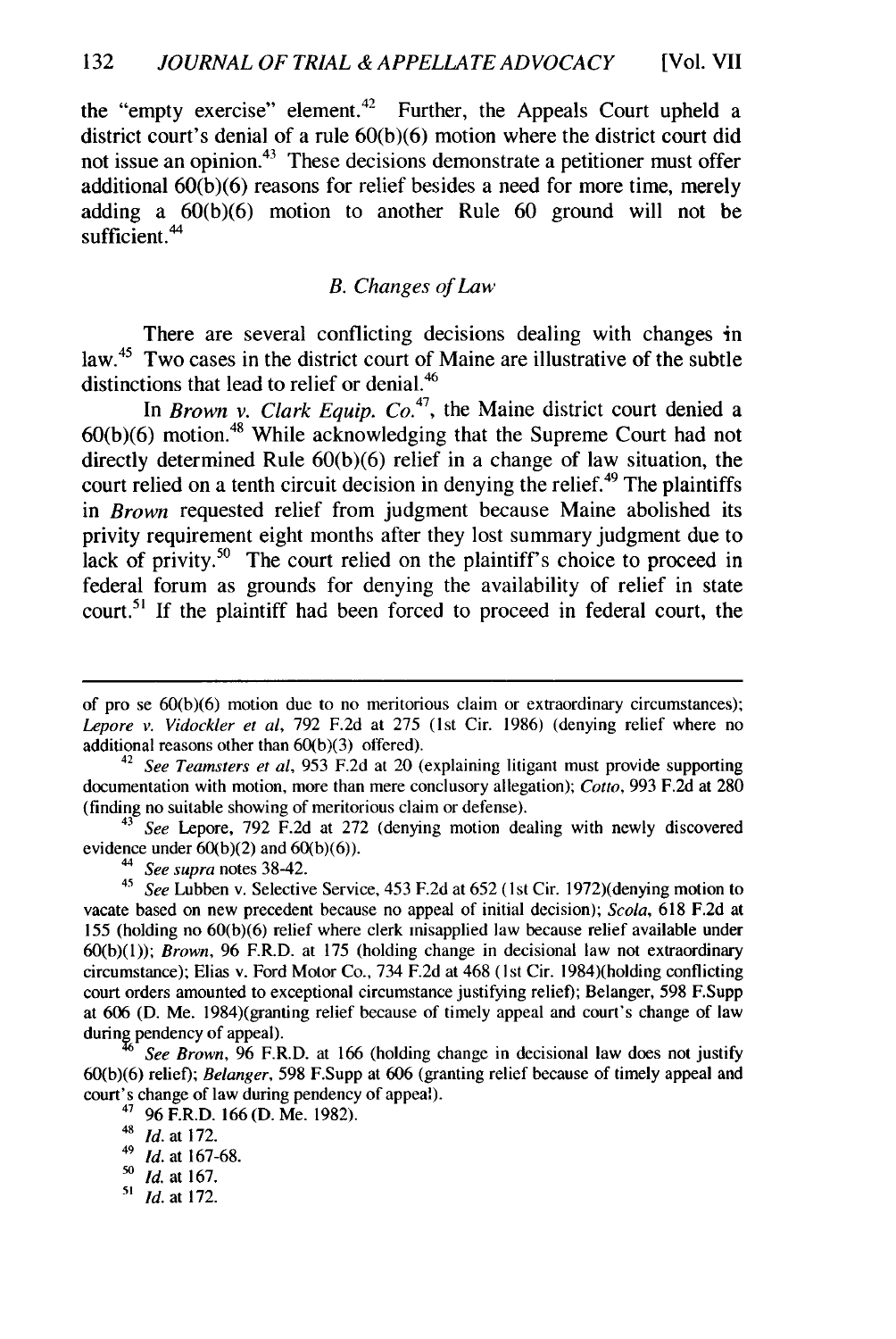request may have been more compelling.<sup>52</sup> The court also pointed to the plaintiff's failure to appeal as further support for its holding.<sup>53</sup>

Two years later, the same court came to a different result when analyzing a similar issue.<sup>54</sup> In *United States v. Belanger*<sup>55</sup>, the defendant moved for relief from judgment under  $60(b)(1)$  and  $60(b)(6)$ .<sup>56</sup> The court granted the plaintiff summary judgment in an action to foreclose a mortgage on defendant's property.<sup>57</sup> The defendant did not respond to the motion and accordingly the court granted it pursuant to Maine local rule  $19(c).$ <sup>58</sup>

While the appeal was pending, the Maine local rule was rendered inoperative by another decision.<sup>59</sup> The court granted the defendant's  $60(b)(6)$  motion based on two facts: the  $(1)$  change of law and  $(2)$  the defendant's timely motion for relief before the time for appeal had run out.6° Although a mere change in law is ordinarily not proper ground for relief under  $60(b)(6)$ , in this case, the court granted relief.<sup>61</sup>

The First Circuit has denied motions for relief based on a change of law where the plaintiff did not appeal, and the "subsequent decisions did not render the continued application of the injunction inequitable.<sup> $.62$ </sup> The First Circuit has also denied relief where the defendant moved to correct a clerical error under 60(b)(1), which was the clerk's erroneous addition of prejudgment interest. 63 The district court initially granted the motion to correct the judgment under  $60(b)(1)$ .<sup>64</sup> The plaintiff appealed, and the court reversed the amended judgment.<sup>65</sup> On appeal, the court denied the motion because it found the mistake was an error of law, and the defendant had not filed his motions within applicable time limits.<sup>66</sup>

<sup>56</sup>**Id** at 600.

**57 Id.**

**59** *Id.* at 600.

**60** Belanger, 598 F. Supp at 601.

 $61$  *Id.* 

 $62$  See Lubben v. Selective Service, 453 F.2d 645, 650 (1st Cir. 1972) (refusing to modify injunction under 60(b)).

<sup>52</sup>*Id.*

**<sup>53</sup>** See Brown, 96 F.R.D. at 170.

<sup>&#</sup>x27;4 See United States v. Belanger, 598 F.Supp. 598 (D. Me. 1984) (granting relief after change in law revised by court and appealed on time).

**<sup>5</sup>** 598 F. Supp. 598 (D. Me. 1984).

<sup>58</sup>*Id.* at 600. Local Rule 19(c) provides that a party "shall be deemed to have waived objection to a motion unless he files a written objection within ten days after the filing of the motion. *Id.*

*<sup>63</sup>*See Scola v. Boat Frances, 618 F.2d 147, 152-153 (1st. Cir. 1980)(denying 60(b)(6) relief where no appeal filed under 60(b)(l)).

<sup>64</sup> **Id.** at 150.

<sup>65</sup>*Id.* at 155.

**<sup>66</sup> Id.** at 153.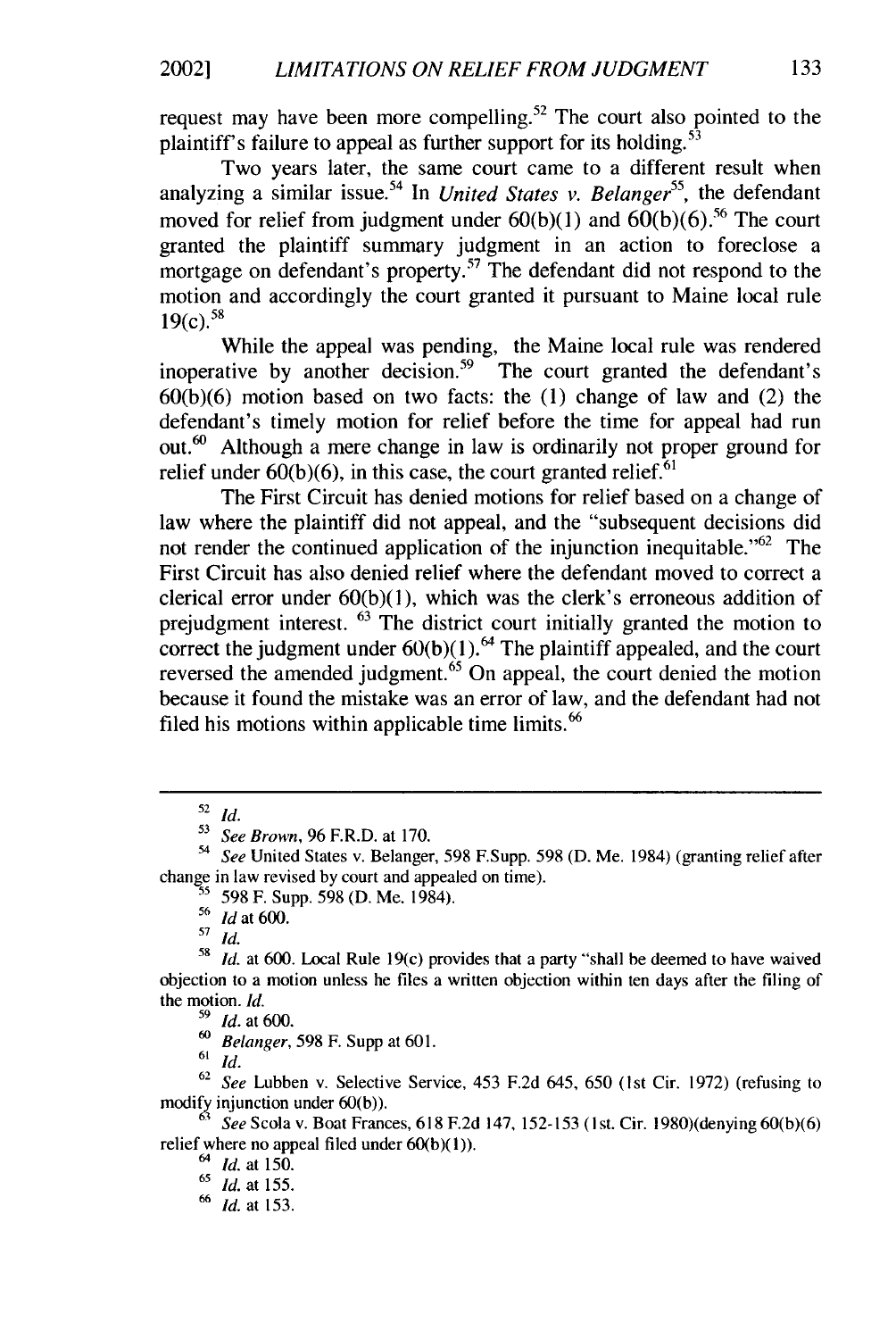#### *C. Attorney Misconduct*

Attorney misconduct or negligence is another factual situation where judicial decisions conflict.<sup>67</sup> In a 1969 case, the court granted 60(b)(6) relief where an attorney's failure to prosecute a client's case resulted in its dismissal and the client was unaware of the gross neglect.<sup>68</sup>

A similar factual situation existed in *Brooks v. Walker.<sup>69</sup>*In *Brooks,* a client moved for 60(b)(6) relief when his attorney's failure to properly prepare for trial resulted in an acceptance of a settlement.<sup>70</sup> The Massachusetts district court denied relief, and noted that a settlement **3f** \$160,000 on the facts of the case was not reason enough to be considered within the scope of  $60(b)(6)$ .<sup>71</sup> The court suggested that a denial of any relief would present a far more compelling case under  $60(b)(6)$ .<sup>72</sup>

Two other 60(b)(6) motions alleging attorney misconduct were denied on "freedom of choice" grounds.73 In *Chang,74* the plaintiff filed a racial discrimination complaint with one attorney and then switched to another attorney.<sup>75</sup> The second attorney experienced personal problems during the pendency of Chang's claim, including suspension of his license and an indictment for distribution of cocaine.<sup>76</sup> The attorney failed to inform Chang that the case was lost until nearly a year later.<sup> $\dot{\tau}$ </sup> On these facts, the Appeals Court upheld the lower court's denial of 60(b)(6) relief, noting that had the attorney filed a claim, the court would have had no jurisdiction and that Chang was aware of his attorney's decision to seek the dismissal.<sup>78</sup>

**<sup>73</sup>***See* Chang v. Smith, 778 F.2d 83 (1st Cir. 1985).; Ojeda-Toro v. Rivera-Mendez et al., 853 F.2d 25(lst Cir. 1988).

- *<sup>71</sup>Chang,* 778 F.2d at 84.
- <sup>76</sup>*Id.* at 85.

<sup>78</sup>*Id.* at 9. *See also Ojeda-Toro,* 853 F.2d at 30. In this case, the court cited *Chang* to support its denial of relief to a plaintiff who was aware of her counsel's delinquency and chose to keep him as counsel. *Id.* at 30.

<sup>67</sup> *See e.g.,* King v. Mordowanec,46 F.R.D. 474, 480 (D. R.I. 1969)(granting relief when client unaware of counsel's gross neglect); Brooks v. Walker, 82 F.R.D. 95, 98(denying relief where plaintiff consulted other lawyers, received money, and caused prejudice to other party) (D. Mass. 1979); Ojeda-Toro v. Rivera-Mendez et al, 853 F.2d 25, 31 (1 st Cir. 1988) (affirming lower court's denial of relief where plaintiff participated in neglect and exercised choice); Marderosian v. Town of Spencer, 170 F.R.D 335, 341 (D. Mass. 1997) (granting relief due to actual conflict of interest between plaintiff and attorney and jury prejudiced); Chang v. Smith, 778 F.2d 83, 85 (1st Cir. 1985)(denying relief where harm resulted from strategic choice to take voluntary dismissal).

*<sup>68</sup>See King,* 46 F.R.D. at 480.

<sup>69</sup>*See* 82 F.R.D. 95, 96-97.

<sup>70</sup> *See id.* at 96.

**<sup>71</sup>** *Id.*

<sup>72</sup> *See id.* at 98.

<sup>&</sup>lt;sup>74</sup> 778 F.2d 83 (1985).

**<sup>77</sup>***Id.*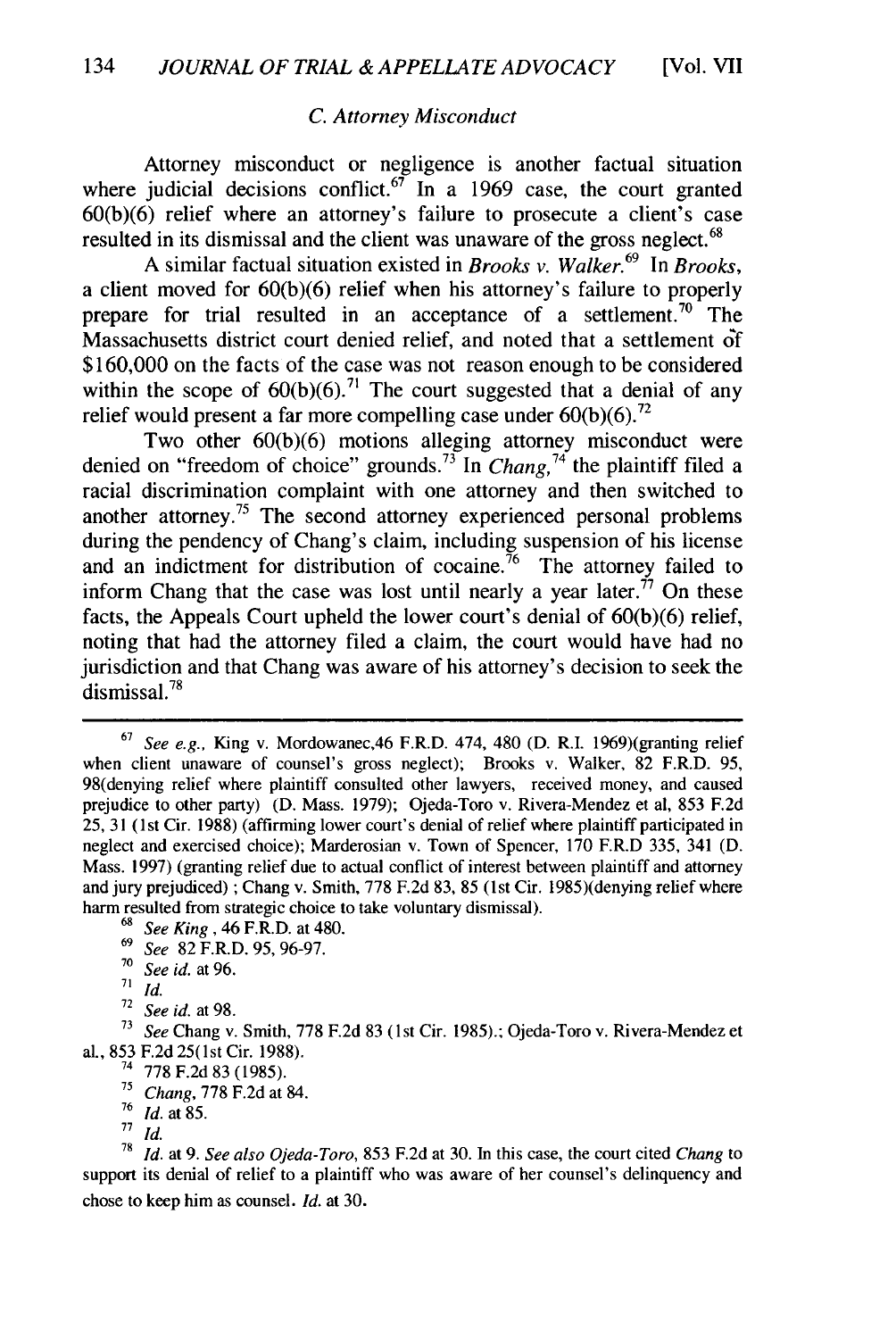The court granted relief under 60(b)(6) upon a showing of the extraordinary circumstances involving a conflict of interest in the movant's attorney.79 In *Marderosian v. Town of Spencer,8°* the defendant filed a motion for relief asserting exceptional circumstances.<sup>81</sup> The Massachusetts district court found that the defendant, as a layperson, could not be expected to recognize the potential conflict, thereby dispensing with the choice distinction.<sup>82</sup> Next, the court found that counsel's closing argument may have actually prejudiced the jury.<sup>83</sup> The court also found that defense counsel's erroneous advice to the defendant was kept from the jury, and all of the findings were extraordinary circumstances warranting relief from judgment.<sup>84</sup>

#### IV. COMPARISON OF SUPREME COURT AND FIRST CIRCUIT

A comparison of United State Supreme Court Cases and First Circuit cases reveals several discernible standards under which courts have granted 60(b)(6) relief.<sup>85</sup> In *United States v. Baus*,<sup>86</sup> the First Circuit Court of Appeals analogized its reasoning to the Supreme Court's reasoning in *Klapprott.<sup>87</sup>*The court found the circumstances in *Baus* to be extraordinary

- **<sup>83</sup>***Id.* at 342.
- $rac{84}{85}$  *Id.*

See Link v. Wabash, 370 U.S. at 633 (1962)(suggesting relief from failure to prosecute available under 60(b)(6)); Klapprott v. United States, 69 S. Ct. 384 at 390 (1949)(finding extraordinary circumstances present where petitioner jailed during all phases of default proceedings); Rivera et al v. Puerto Rico Tel. Co., 921 F.3d at 395 (1st Cir. 1990)(justifying district court use of 60(b)(6) discretion to clarify conflicting court orders); United States v. Baus, 834 F.2d at 1124 (1<sup>st</sup> Cir. 1987)(reversing district court after finding 60(b)(6) extraordinary circumstances consisting of material breach of settlement agreement); Marderosian v. Town of Spencer, 170 F.R.D. at 342 (D. Mass 1997)( granting relief upon finding of attorney conflict of interest and no prejudice to opposing side); United States v. Belanger, 598 F.Supp. at 601 (D. Me 1984)(granting relief from judgment where court changed rule after judgment and prior to appeal expiration); King v. Mordowanec, 46 F.R.D. at 479 (D.R.I. 1969)(granting relief from dismissal where plaintiff unaware of attorney's gross neglect).

86 834 F.2d 1114 (1<sup>st</sup> Cir. 1987).

<sup>87</sup>Baus, 834 F.2d at 1121-1123; *Klapprott,* 69 **S.** Ct. at 390. The *Baus* court noted the petitioner in *Klapprot* waited four years to file for 60(b)(6) relief, while the petitoner in Baus waited five years before seeking relief. *Baus* 834 F.2d at 1117; *Klapprott,* 69 **S.** Ct. at 390. Although the delays were caused by different reasons, in *Klapprott* the petitoner was in the physical custody of the government, while in *Baus,* the petitioners were lulled into a false sense of security by claims of three successive Assistant United States Attorneys that they would not be prosecuted. *Baus,* 834 F.2d at 1117; *Klapprott,* 69 **S.** Ct. 390. In both cases, the court held they were reasonable delays. *Baus,* 834 F.2d at 1117; *Klapprott,* 69 **S.**

**<sup>79</sup>***See Marderosian,* 170 F.R.D. 335, 341(explaining actual conflict existed between town counsel and police chief).

**<sup>80</sup>**170 F.R.D. 335, 337.

**<sup>81</sup>** *Id.* at 337.

<sup>82</sup>*id.* at 341.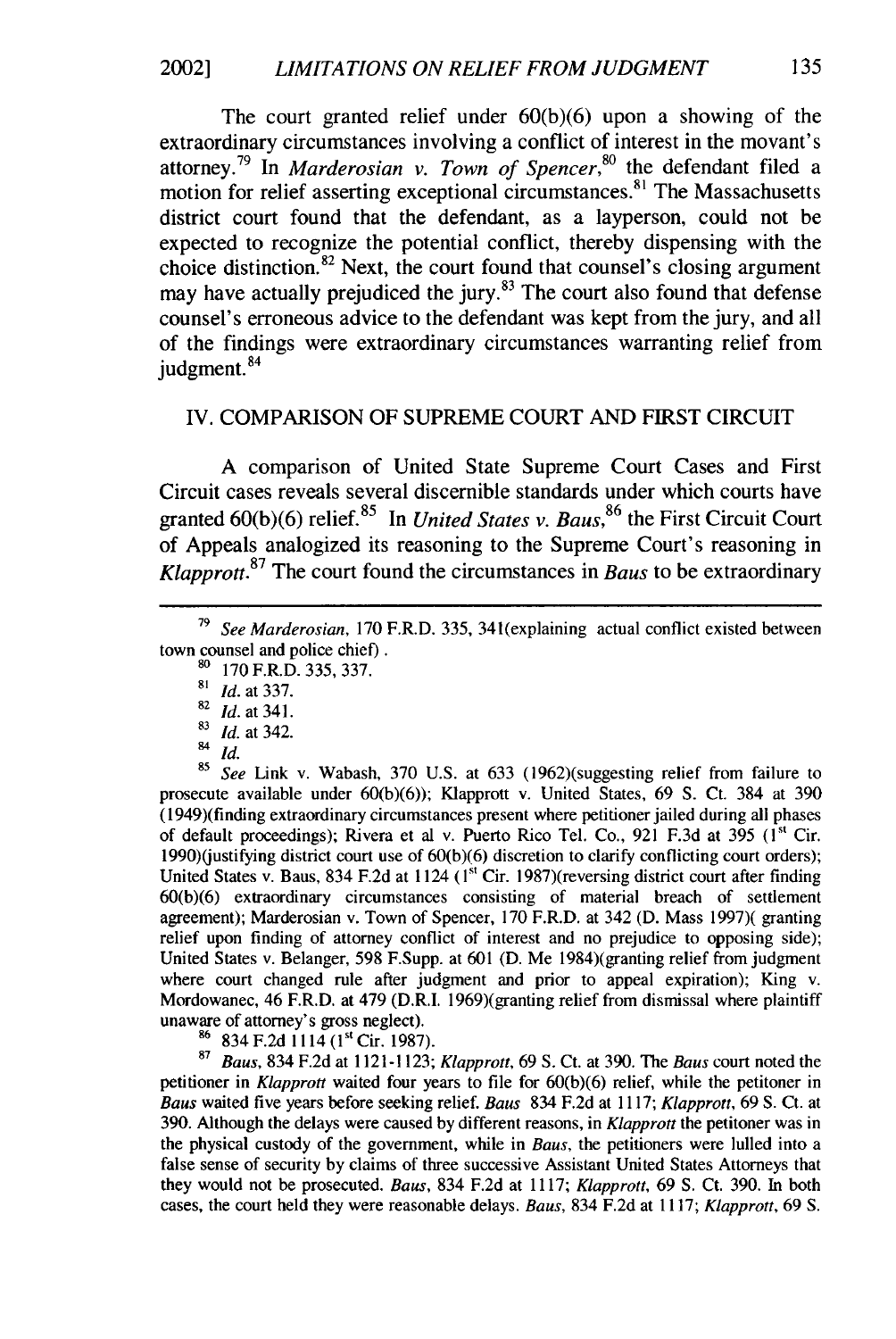because the government assured the complainants that it would not attempt to collect a debt and later changed its position. The government substantially delayed enforcing its rights under settlement agreement, and it breached its obligations under the stipulation agreement.<sup>88</sup> Similarly, in *Klapprott*, the government held the petitioner in physical custody when a default citizenship judgment entered against him. $89$  In both cases, the parties seeking relief were victims of faultless delay, and, therefore, the delay before seeking relief caused the court to grant 60(b)(6) motions in different factual circumstances.<sup>90</sup>

In *Rivera et al. v. Puerto Rico Telephone Co.,<sup>9</sup>1* the court granted relief under 60(b)(6) and affirmed to cure procedural defects in the filing of an appeal. $92$  The delay of twenty-three days, far less than the five-year delay in *Baus* and the delay in *Claret,* was reasonable under the circumstances.93 The cases therefore do not reveal a definitive pattern of factual standards, just very fact -specific balancing test in each case.

#### V. CONCLUSIONS

The attorney misconduct line of cases demonstrates only the gross neglect of an attorney will trigger 60(b)(6) relief, and, in some cases, even gross neglect alone is not enough. $94$  There is similar discordance in the change of law line of cases.<sup>95</sup> The ambiguous wording of the rule has been interpreted narrowly, leaving legal scholars initial concerns unrealized.<sup>96</sup> Due to the other corrective remedies available under Rule 60(b) (1) - (5),

Ct. 390.

There were several orders issued concerning an incorrect naming of the parties on plaintiff Rivera's appeal from a lower court denial of a motion for reconsideration. *Id.* Later in a defense motion for clarification, the lower court reversed an order granting the plaintiffs motion to amend their notice of appeal. *Id.* The defendant's motion was under rule 60(b)(6) and the appeals court affirmed the lower court. *Id.*

**<sup>93</sup>***Id.* at 395. *See also Klapprott,* 69 S.Ct. at 390; *Baus,* 834 F.2d at 1122.

<sup>94</sup> See Chang v. Smith, 778 F.2d 83, 85 (1st Cir. 1985) (denying relief from "strategic decision" to take voluntary dismissal despite suspension of counsel during litigation); Marderosian v. Town of Spencer, 170 F.R.D. 335, 341 (D.Mass 1997) (granting relief when conflict of interest created by simultaneous representation of town and plaintiff); King v. Mordowanec, 46 F.R.D. 474,480 (D. R.I. 1969) (granting relief where plaintiffs unaware of counsel's gross neglect).

*<sup>95</sup>See* Brown v. Clark, 96 F.R.D. 166, 173 (D. Me.1982) (holding change in decisional law not grounds for relief under Rule); United States v. Belanger, 598 F. Supp598, 601 (D. Me. 1984)(holding change in local rule can be a ground for relief).

*<sup>96</sup>See supra* note 6.

**<sup>98</sup>** Baus, 834 F.2d at 1122.

**<sup>89</sup>***Klapprott,* 69 S. Ct. at 390.

*<sup>90</sup>See* supra note 72.

<sup>&</sup>lt;sup>91</sup> 921 F.2d 393 (1<sup>st</sup> Cir. 1990).

<sup>&</sup>lt;sup>92</sup> Rivera et al v. Puerto Rico Telephone Co., 921 F.2d 393 (1<sup>st</sup> Cir. 1990).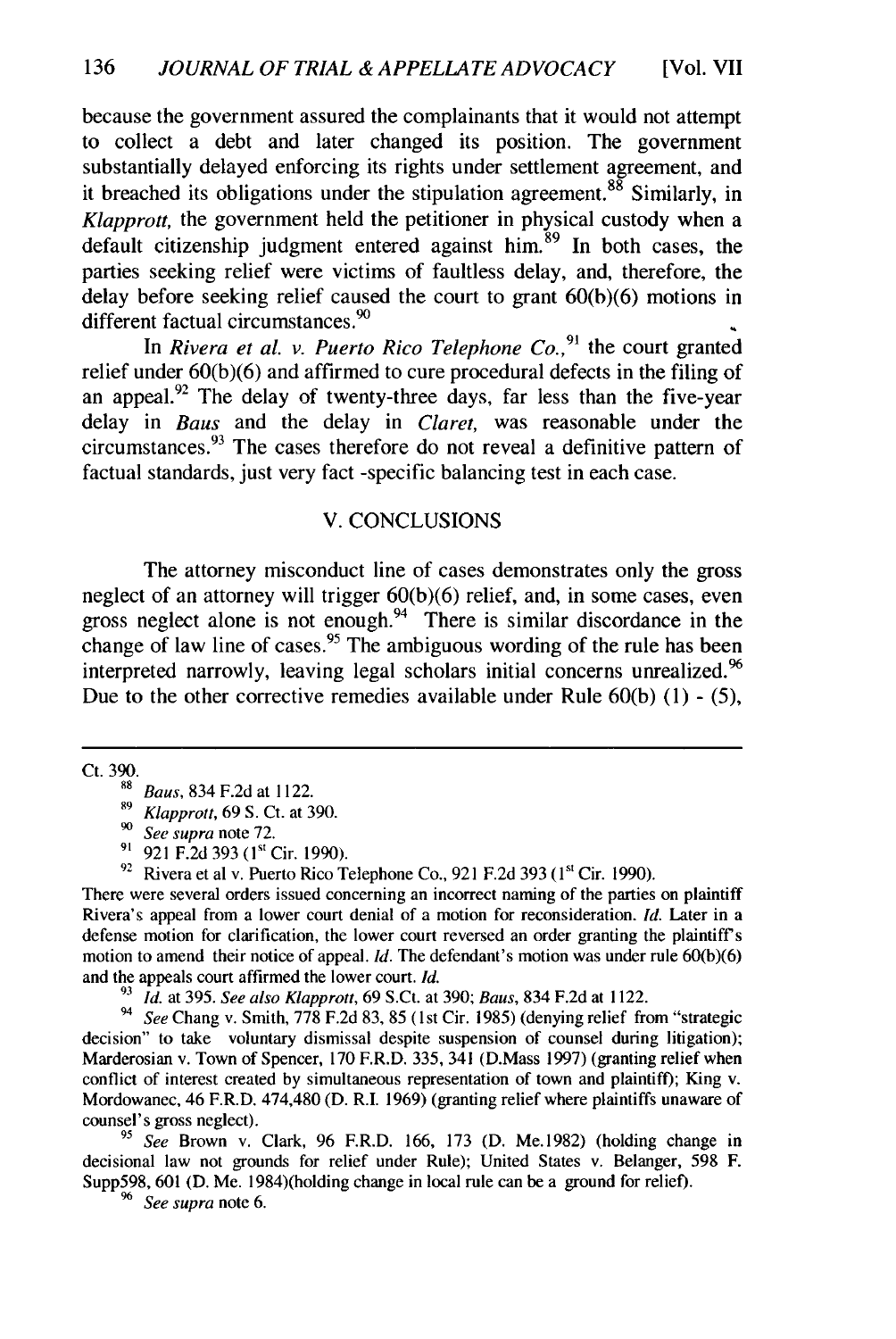courts only grant  $60(b)(6)$  relief in very specific factual contexts.<sup>97</sup> The cases suggest that in order to gain  $60(b)(6)$  relief, the motion must be brought within a short time after the one-year appeal period and must be the only alternative for the petitioner.<sup>98</sup> The courts frequently describe the lack of choice available to the petitioners when granting relief.<sup>99</sup>

Each case is very fact specific, and the rule has consistently been narrowly construed. No consistent pattern or specific set of facts govern the application of the Rule, and its power is limited. The cases suggest that an attorney bringing a claim for relief under Rule 60(b)(6) must present a compelling reason for the delay in seeking relief, and should present a strong factual argument that the value of finality must give way to justice in a particular case. Accordingly, courts should continue to carefully use the Rule, reserving it for specific cases of injustice, and continue to protect the value of finality in litigation.

*Mary C. Cavanagh*

See supra note 6.

See supra note 16.

See supra notes 16,69.